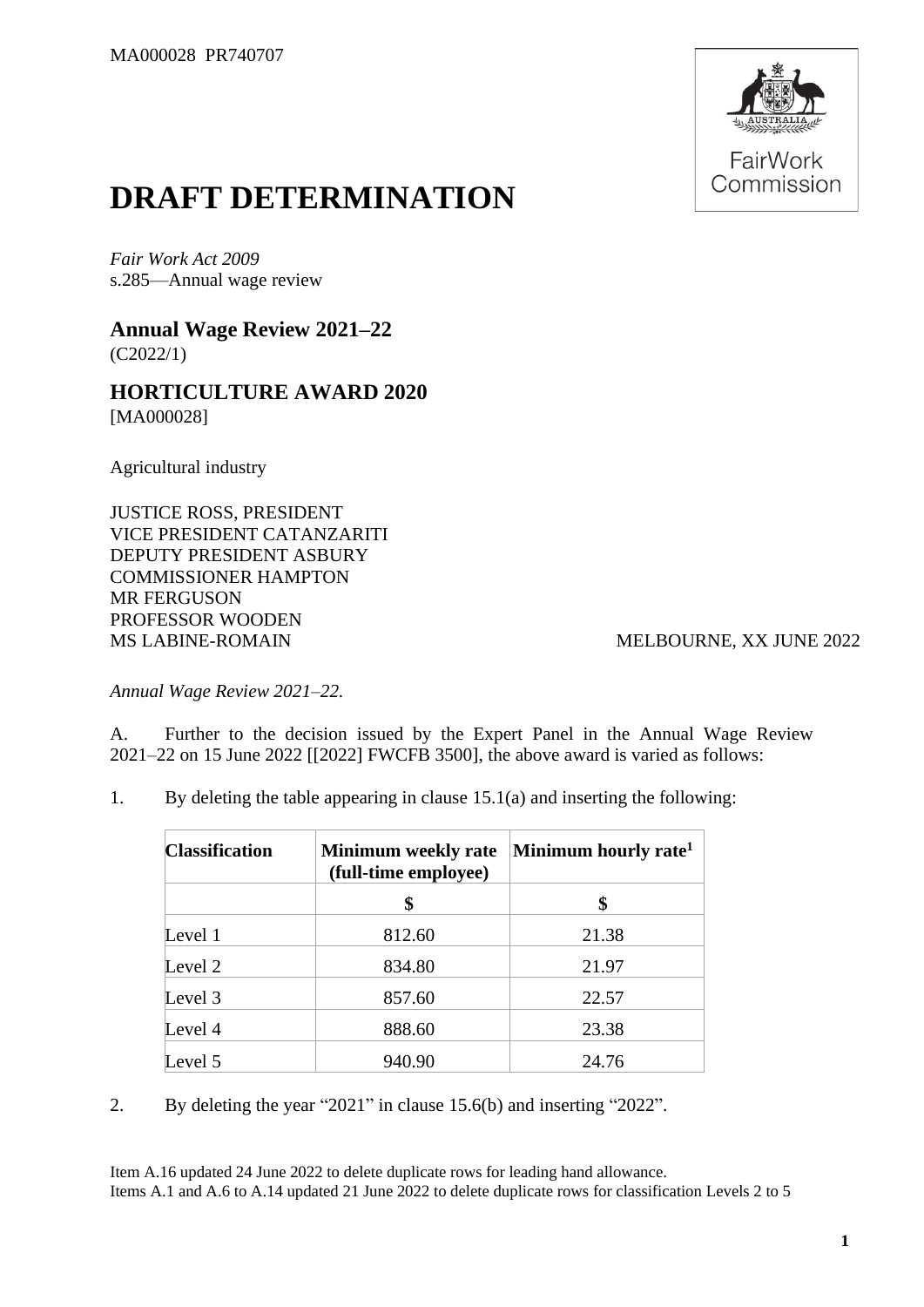3. By deleting the table appearing in clause 18.2(b) and inserting the following:

| In charge of:          | \$ per week |
|------------------------|-------------|
| 2 to 6 employees       | 25.27       |
| 7 to 10 employees      | 29.44       |
| 11 to 20 employees     | 41.96       |
| More than 20 employees | 52.73       |
| 7 to 10 employees      | 29.44       |
| 11 to 20 employees     | 41.96       |
| More than 20 employees | 52.73       |

- 4. By deleting the amount "\$2.09" appearing in clause 18.2(c)(i) and inserting "\$2.20".
- 5. By deleting the amount "\$10.67" appearing in clause 18.2(d) and inserting "\$11.20".
- 6. By deleting the table appearing in clause B.2.1 and inserting the following:

|         | <b>Ordinary hours</b> | <b>Public holidays</b>                   |
|---------|-----------------------|------------------------------------------|
|         |                       | $%$ of ordinary hourly rate <sup>1</sup> |
|         | 100%                  | 200%                                     |
|         | \$                    | \$                                       |
| Level 1 | 21.38                 | 42.76                                    |
| Level 2 | 21.97                 | 43.94                                    |
| Level 3 | 22.57                 | 45.14                                    |
| Level 4 | 23.38                 | 46.76                                    |
| Level 5 | 24.76                 | 49.52                                    |

7. By deleting the table appearing in clause B.2.2 and inserting the following:

|         | <b>Ordinary hours</b> | <b>Afternoon shift</b>                 | Night shift | <b>Public holidays</b> |  |  |  |  |
|---------|-----------------------|----------------------------------------|-------------|------------------------|--|--|--|--|
|         |                       | % of ordinary hourly rate <sup>1</sup> |             |                        |  |  |  |  |
|         | 100%                  | 115%                                   | 115%        | 200%                   |  |  |  |  |
|         | \$                    | \$                                     | \$          | \$                     |  |  |  |  |
| Level 1 | 21.38                 | 24.59                                  | 24.59       | 42.76                  |  |  |  |  |
| Level 2 | 21.97                 | 25.27                                  | 25.27       | 43.94                  |  |  |  |  |
| Level 3 | 22.57                 | 25.96                                  | 25.96       | 45.14                  |  |  |  |  |
| Level 4 | 23.38                 | 26.89                                  | 26.89       | 46.76                  |  |  |  |  |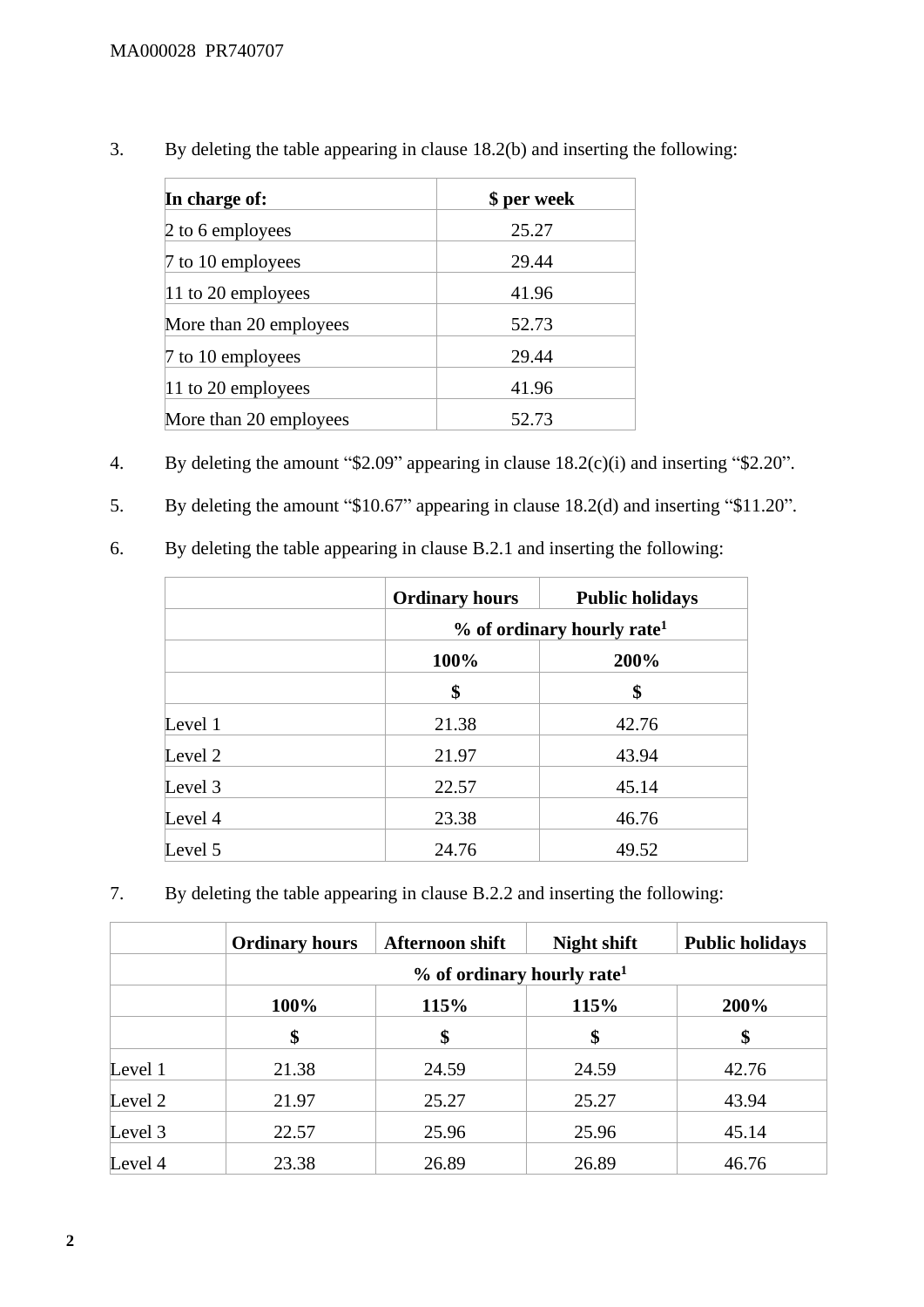|         | <b>Ordinary hours</b> | <b>Afternoon shift</b>                 | Night shift | <b>Public holidays</b> |
|---------|-----------------------|----------------------------------------|-------------|------------------------|
|         |                       | % of ordinary hourly rate <sup>1</sup> |             |                        |
|         | 100%                  | 115%                                   | 115%        | 200%                   |
|         |                       |                                        |             |                        |
| Level 5 | 24.76                 | 28.47                                  | 28.47       | 49.52                  |

8. By deleting the table appearing in clause B.2.3 and inserting the following:

|         | <b>Monday to</b>                         | <b>Sunday outside</b> | <b>Sunday during harvest season</b>                   | <b>Public</b>                                                                               |          |  |
|---------|------------------------------------------|-----------------------|-------------------------------------------------------|---------------------------------------------------------------------------------------------|----------|--|
|         | <b>Saturday</b>                          | of harvest<br>season  | 5 hours within<br>the first 8<br>hours of<br>overtime | <b>Overtime in</b><br>excess of<br>8 hours in the<br>week or<br>5 hours on<br><b>Sunday</b> | holidays |  |
|         | $%$ of ordinary hourly rate <sup>1</sup> |                       |                                                       |                                                                                             |          |  |
|         | 150%                                     | 200%                  | 150%                                                  | 200%                                                                                        | 200%     |  |
|         | \$                                       | \$                    | \$                                                    | \$                                                                                          | \$       |  |
| Level 1 | 32.07                                    | 42.76                 | 32.07                                                 | 42.76                                                                                       | 42.76    |  |
| Level 2 | 32.96                                    | 43.94                 | 32.96                                                 | 43.94                                                                                       | 43.94    |  |
| Level 3 | 33.86                                    | 45.14                 | 33.86                                                 | 45.14                                                                                       | 45.14    |  |
| Level 4 | 35.07                                    | 46.76                 | 35.07                                                 | 46.76                                                                                       | 46.76    |  |
| Level 5 | 37.14                                    | 49.52                 | 37.14                                                 | 49.52                                                                                       | 49.52    |  |

9. By deleting the table appearing in clause B.3.1 and inserting the following:

|         | <b>Ordinary hours</b> | <b>Public holidays</b>                   |  |  |  |
|---------|-----------------------|------------------------------------------|--|--|--|
|         |                       | $%$ of ordinary hourly rate <sup>1</sup> |  |  |  |
|         | 125%                  | 225%                                     |  |  |  |
|         | \$                    | \$                                       |  |  |  |
| Level 1 | 26.73                 | 48.11                                    |  |  |  |
| Level 2 | 27.46                 | 49.43                                    |  |  |  |
| Level 3 | 28.21                 | 50.78                                    |  |  |  |
| Level 4 | 29.23                 | 52.61                                    |  |  |  |
| Level 5 | 30.95                 | 55.71                                    |  |  |  |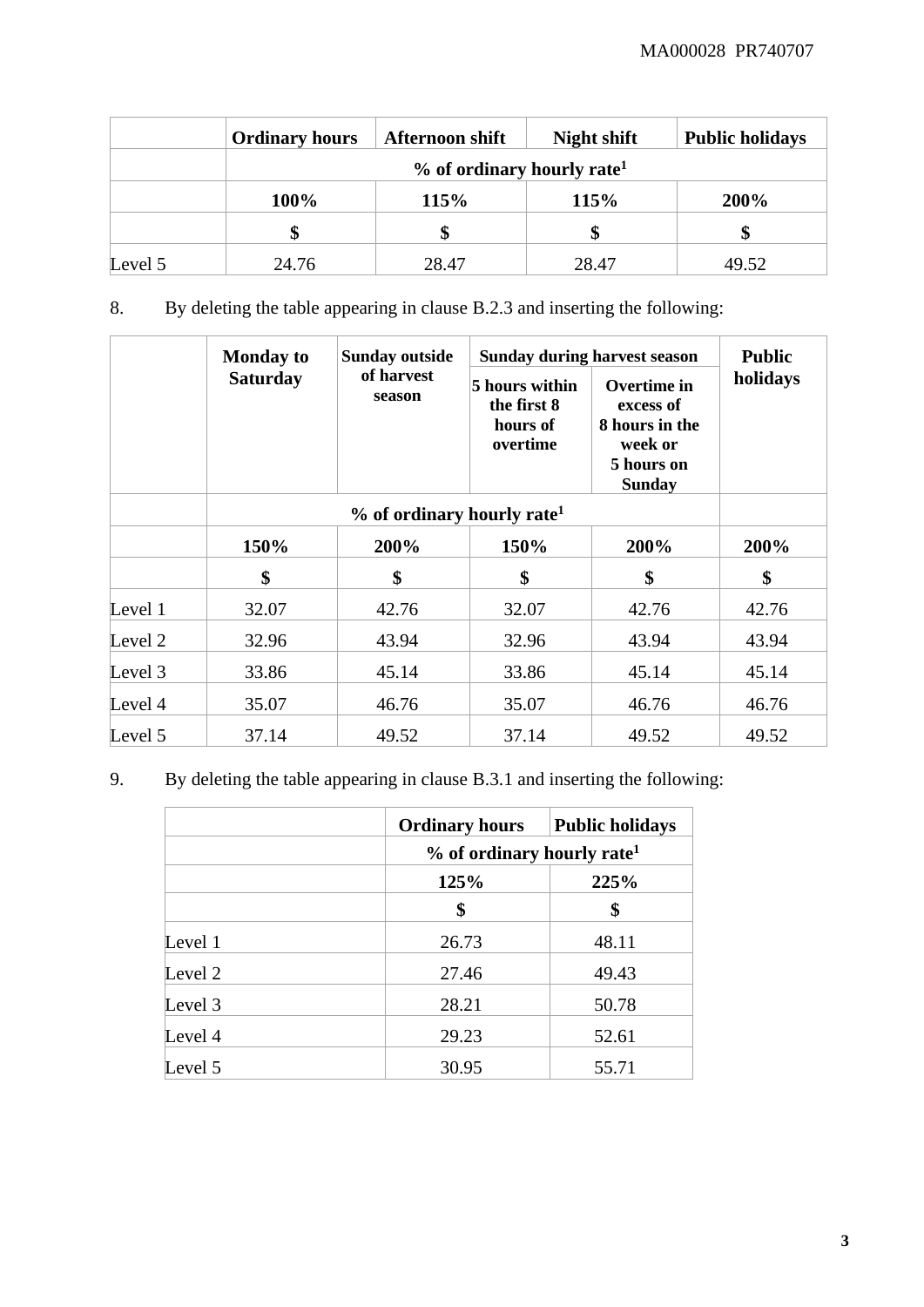|         | In excess of 12 hours<br>per engagement or 12<br>hours in a single day | In excess of 304<br>ordinary hours in<br>an 8 week period | <b>Public holidays</b> |
|---------|------------------------------------------------------------------------|-----------------------------------------------------------|------------------------|
|         |                                                                        | $%$ of ordinary hourly rate <sup>1</sup>                  |                        |
|         | 175%                                                                   | 175%                                                      | 225%                   |
|         | \$                                                                     | \$                                                        | \$                     |
| Level 1 | 37.42                                                                  | 37.42                                                     | 48.11                  |
| Level 2 | 38.45                                                                  | 38.45                                                     | 49.43                  |
| Level 3 | 39.50                                                                  | 39.50                                                     | 50.78                  |
| Level 4 | 40.92                                                                  | 40.92                                                     | 52.61                  |
| Level 5 | 43.33                                                                  | 43.33                                                     | 55.71                  |

10. By deleting the table appearing in clause B.3.2 and inserting the following:

11. By deleting the table appearing in clause B.4.1 and inserting the following:

| Age                  | <b>Junior</b><br>weekly rate | <b>Junior hourly</b><br>rate- | <b>Shiftworkers</b>                    |                    | <b>All</b><br>employees   |
|----------------------|------------------------------|-------------------------------|----------------------------------------|--------------------|---------------------------|
|                      |                              | ordinary<br>hours             | <b>Afternoon</b><br>shift              | <b>Night shift</b> | <b>Public</b><br>holidays |
|                      |                              |                               | $%$ of junior hourly rate <sup>1</sup> |                    |                           |
|                      |                              | 100%                          | 115%                                   | 115%               | 200%                      |
|                      | \$                           | \$                            | \$                                     | \$                 | \$                        |
| Level 1              |                              |                               |                                        |                    |                           |
| Under 16 years       | 406.30                       | 10.69                         | 12.29                                  | 12.29              | 21.38                     |
| 16 years             | 487.60                       | 12.83                         | 14.75                                  | 14.75              | 25.66                     |
| $ 17 \text{ years} $ | 568.80                       | 14.97                         | 17.22                                  | 17.22              | 29.94                     |
| 18 years             | 650.10                       | 17.11                         | 19.68                                  | 19.68              | 34.22                     |
| 19 years             | 731.30                       | 19.24                         | 22.13                                  | 22.13              | 38.48                     |
| Level 2              |                              |                               |                                        |                    |                           |
| Under 16 years       | 417.40                       | 10.98                         | 12.63                                  | 12.63              | 21.96                     |
| 16 years             | 500.90                       | 13.18                         | 15.16                                  | 15.16              | 26.36                     |
| $17$ years           | 584.40                       | 15.38                         | 17.69                                  | 17.69              | 30.76                     |
| 18 years             | 667.80                       | 17.57                         | 20.21                                  | 20.21              | 35.14                     |
| 19 years             | 751.30                       | 19.77                         | 22.74                                  | 22.74              | 39.54                     |
| Level 3              |                              |                               |                                        |                    |                           |
| Under 16 years       | 428.80                       | 11.28                         | 12.97                                  | 12.97              | 22.56                     |
| 16 years             | 514.60                       | 13.54                         | 15.57                                  | 15.57              | 27.08                     |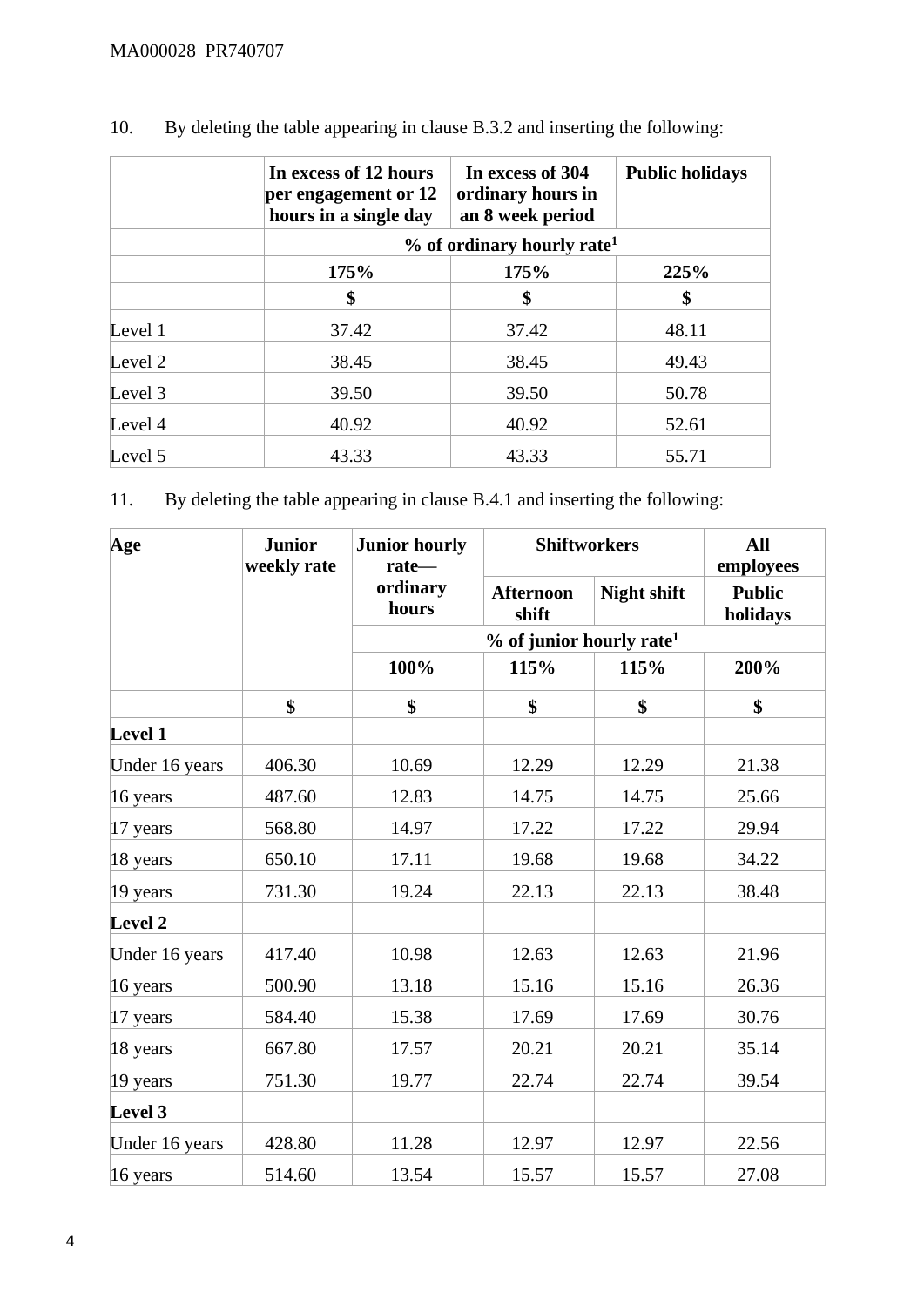| Age                 | <b>Junior</b><br>weekly rate | <b>Junior hourly</b><br>rate- | <b>Shiftworkers</b>                    |                    | <b>All</b><br>employees   |
|---------------------|------------------------------|-------------------------------|----------------------------------------|--------------------|---------------------------|
|                     |                              | ordinary<br>hours             | <b>Afternoon</b><br>shift              | <b>Night shift</b> | <b>Public</b><br>holidays |
|                     |                              |                               | $%$ of junior hourly rate <sup>1</sup> |                    |                           |
|                     |                              | 100%                          | 115%                                   | 115%               | 200%                      |
|                     | \$                           | \$                            | \$                                     | \$                 | \$                        |
| $ 17 \rangle$ years | 600.30                       | 15.80                         | 18.17                                  | 18.17              | 31.60                     |
| 18 years            | 686.10                       | 18.06                         | 20.77                                  | 20.77              | 36.12                     |
| 19 years            | 771.80                       | 20.31                         | 23.36                                  | 23.36              | 40.62                     |
| Level 4             |                              |                               |                                        |                    |                           |
| Under 16 years      | 444.30                       | 11.69                         | 13.44                                  | 13.44              | 23.38                     |
| 16 years            | 533.20                       | 14.03                         | 16.13                                  | 16.13              | 28.06                     |
| $17$ years          | 622.00                       | 16.37                         | 18.83                                  | 18.83              | 32.74                     |
| 18 years            | 710.90                       | 18.71                         | 21.52                                  | 21.52              | 37.42                     |
| 19 years            | 799.70                       | 21.04                         | 24.20                                  | 24.20              | 42.08                     |
| Level 5             |                              |                               |                                        |                    |                           |
| Under 16 years      | 470.50                       | 12.38                         | 14.24                                  | 14.24              | 24.76                     |
| 16 years            | 564.50                       | 14.86                         | 17.09                                  | 17.09              | 29.72                     |
| $17$ years          | 658.60                       | 17.33                         | 19.93                                  | 19.93              | 34.66                     |
| $18$ years          | 752.70                       | 19.81                         | 22.78                                  | 22.78              | 39.62                     |
| 19 years            | 846.80                       | 22.28                         | 25.62                                  | 25.62              | 44.56                     |

12. By deleting the table appearing in clause B.4.2 and inserting the following:

| Age<br><b>Saturday</b> | <b>Monday to</b> | <b>Sunday</b><br>outside of | <b>Sunday during harvest</b><br>season                             | <b>Public</b><br>holidays                                                            |       |  |  |
|------------------------|------------------|-----------------------------|--------------------------------------------------------------------|--------------------------------------------------------------------------------------|-------|--|--|
|                        |                  | harvest<br>season           | <b>First 5 hours</b><br>within the<br>first 8 hours<br>of overtime | Overtime in<br>excess of<br>8 hours in<br>the week or<br>5 hours on<br><b>Sunday</b> |       |  |  |
|                        |                  |                             | $\%$ of junior hourly rate <sup>1</sup>                            |                                                                                      |       |  |  |
|                        | 150%             | 200%                        | 150%                                                               | 200%                                                                                 | 200%  |  |  |
|                        | \$               | \$                          | \$                                                                 | \$                                                                                   | \$    |  |  |
| <b>Level 1</b>         |                  |                             |                                                                    |                                                                                      |       |  |  |
| Under 16 years         | 16.04            | 21.38                       | 16.04                                                              | 21.38                                                                                | 21.38 |  |  |
| 16 years               | 19.25            | 25.66                       | 19.25                                                              | 25.66                                                                                | 25.66 |  |  |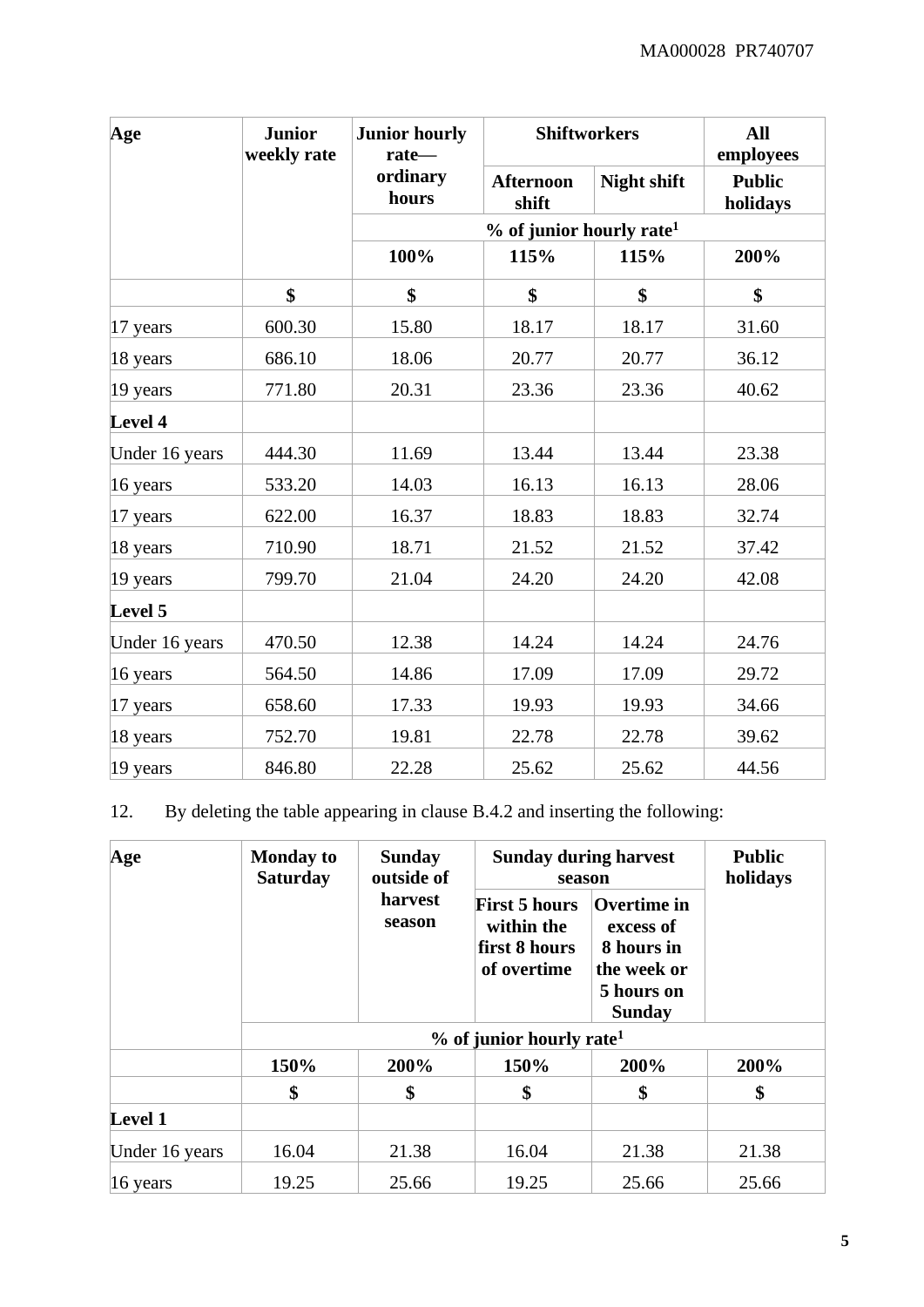| Age                 | <b>Monday to</b><br><b>Saturday</b> | <b>Sunday</b><br>outside of | <b>Sunday during harvest</b><br>season                             |                                                                                             | <b>Public</b><br>holidays |
|---------------------|-------------------------------------|-----------------------------|--------------------------------------------------------------------|---------------------------------------------------------------------------------------------|---------------------------|
|                     |                                     | harvest<br>season           | <b>First 5 hours</b><br>within the<br>first 8 hours<br>of overtime | <b>Overtime</b> in<br>excess of<br>8 hours in<br>the week or<br>5 hours on<br><b>Sunday</b> |                           |
|                     |                                     |                             | $%$ of junior hourly rate <sup>1</sup>                             |                                                                                             |                           |
|                     | 150%                                | 200%                        | 150%                                                               | 200%                                                                                        | 200%                      |
|                     | \$                                  | \$                          | \$                                                                 | \$                                                                                          | \$                        |
| $ 17 \rangle$ years | 22.46                               | 29.94                       | 22.46                                                              | 29.94                                                                                       | 29.94                     |
| 18 years            | 25.67                               | 34.22                       | 25.67                                                              | 34.22                                                                                       | 34.22                     |
| 19 years            | 28.86                               | 38.48                       | 28.86                                                              | 38.48                                                                                       | 38.48                     |
| Level 2             |                                     |                             |                                                                    |                                                                                             |                           |
| Under 16 years      | 16.47                               | 21.96                       | 16.47                                                              | 21.96                                                                                       | 21.96                     |
| 16 years            | 19.77                               | 26.36                       | 19.77                                                              | 26.36                                                                                       | 26.36                     |
| 17 years            | 23.07                               | 30.76                       | 23.07                                                              | 30.76                                                                                       | 30.76                     |
| 18 years            | 26.36                               | 35.14                       | 26.36                                                              | 35.14                                                                                       | 35.14                     |
| 19 years            | 29.66                               | 39.54                       | 29.66                                                              | 39.54                                                                                       | 39.54                     |
| Level 3             |                                     |                             |                                                                    |                                                                                             |                           |
| Under 16 years      | 16.92                               | 22.56                       | 16.92                                                              | 22.56                                                                                       | 22.56                     |
| $16$ years          | 20.31                               | 27.08                       | 20.31                                                              | 27.08                                                                                       | 27.08                     |
| $17$ years          | 23.70                               | 31.60                       | 23.70                                                              | 31.60                                                                                       | 31.60                     |
| 18 years            | 27.09                               | 36.12                       | 27.09                                                              | 36.12                                                                                       | 36.12                     |
| 19 years            | 30.47                               | 40.62                       | 30.47                                                              | 40.62                                                                                       | 40.62                     |
| Level 4             |                                     |                             |                                                                    |                                                                                             |                           |
| Under 16 years      | 17.54                               | 23.38                       | 17.54                                                              | 23.38                                                                                       | 23.38                     |
| $16$ years          | 21.05                               | 28.06                       | 21.05                                                              | 28.06                                                                                       | 28.06                     |
| $17$ years          | 24.56                               | 32.74                       | 24.56                                                              | 32.74                                                                                       | 32.74                     |
| 18 years            | 28.07                               | 37.42                       | 28.07                                                              | 37.42                                                                                       | 37.42                     |
| 19 years            | 31.56                               | 42.08                       | 31.56                                                              | 42.08                                                                                       | 42.08                     |
| Level 5             |                                     |                             |                                                                    |                                                                                             |                           |
| Under 16 years      | 18.57                               | 24.76                       | 18.57                                                              | 24.76                                                                                       | 24.76                     |
| 16 years            | 22.29                               | 29.72                       | 22.29                                                              | 29.72                                                                                       | 29.72                     |
| $17$ years          | 26.00                               | 34.66                       | 26.00                                                              | 34.66                                                                                       | 34.66                     |
| 18 years            | 29.72                               | 39.62                       | 29.72                                                              | 39.62                                                                                       | 39.62                     |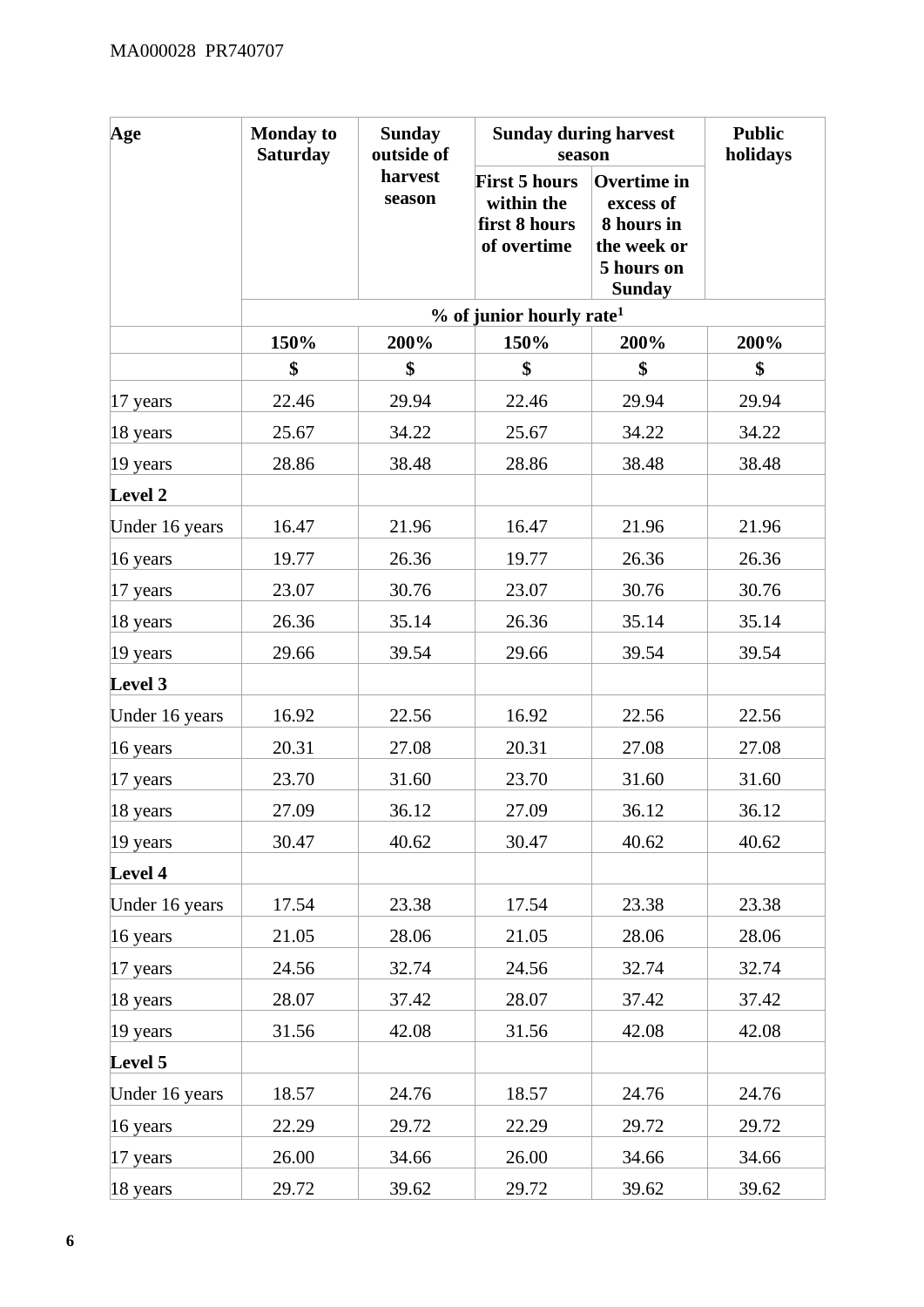| Age                 | <b>Monday to</b><br><b>Saturday</b> | <b>Sunday</b><br>outside of<br>harvest<br>season | <b>Sunday during harvest</b><br>season                             | <b>Public</b><br>holidays                                                            |       |
|---------------------|-------------------------------------|--------------------------------------------------|--------------------------------------------------------------------|--------------------------------------------------------------------------------------|-------|
|                     |                                     |                                                  | <b>First 5 hours</b><br>within the<br>first 8 hours<br>of overtime | Overtime in<br>excess of<br>8 hours in<br>the week or<br>5 hours on<br><b>Sunday</b> |       |
|                     |                                     | $\%$ of junior hourly rate <sup>1</sup>          |                                                                    |                                                                                      |       |
|                     | 150%                                | 200%                                             | 150%                                                               | 200%                                                                                 | 200%  |
|                     | \$                                  | \$                                               | \$                                                                 | \$                                                                                   | \$    |
| $ 19 \rangle$ years | 33.42                               | 44.56                                            | 33.42                                                              | 44.56                                                                                | 44.56 |

13. By deleting the table appearing in clause B.4.3 and inserting the following:

| Age            | <b>Casual hourly rate</b>            | <b>Public holidays</b> |  |  |
|----------------|--------------------------------------|------------------------|--|--|
|                | % of junior hourly rate <sup>1</sup> |                        |  |  |
|                | 125%                                 | 225%                   |  |  |
|                | \$                                   | \$                     |  |  |
| Level 1        |                                      |                        |  |  |
| Under 16 years | 13.36                                | 24.05                  |  |  |
| 16 years       | 16.04                                | 28.87                  |  |  |
| 17 years       | 18.71                                | 33.68                  |  |  |
| 18 years       | 21.39                                | 38.50                  |  |  |
| 19 years       | 24.05                                | 43.29                  |  |  |
| Level 2        |                                      |                        |  |  |
| Under 16 years | 13.73                                | 24.71                  |  |  |
| 16 years       | 16.48                                | 29.66                  |  |  |
| 17 years       | 19.23                                | 34.61                  |  |  |
| 18 years       | 21.96                                | 39.53                  |  |  |
| 19 years       | 24.71                                | 44.48                  |  |  |
| Level 3        |                                      |                        |  |  |
| Under 16 years | 14.10                                | 25.38                  |  |  |
| 16 years       | 16.93                                | 30.47                  |  |  |
| 17 years       | 19.75                                | 35.55                  |  |  |
| 18 years       | 22.58                                | 40.64                  |  |  |
| 19 years       | 25.39                                | 45.70                  |  |  |
| Level 4        |                                      |                        |  |  |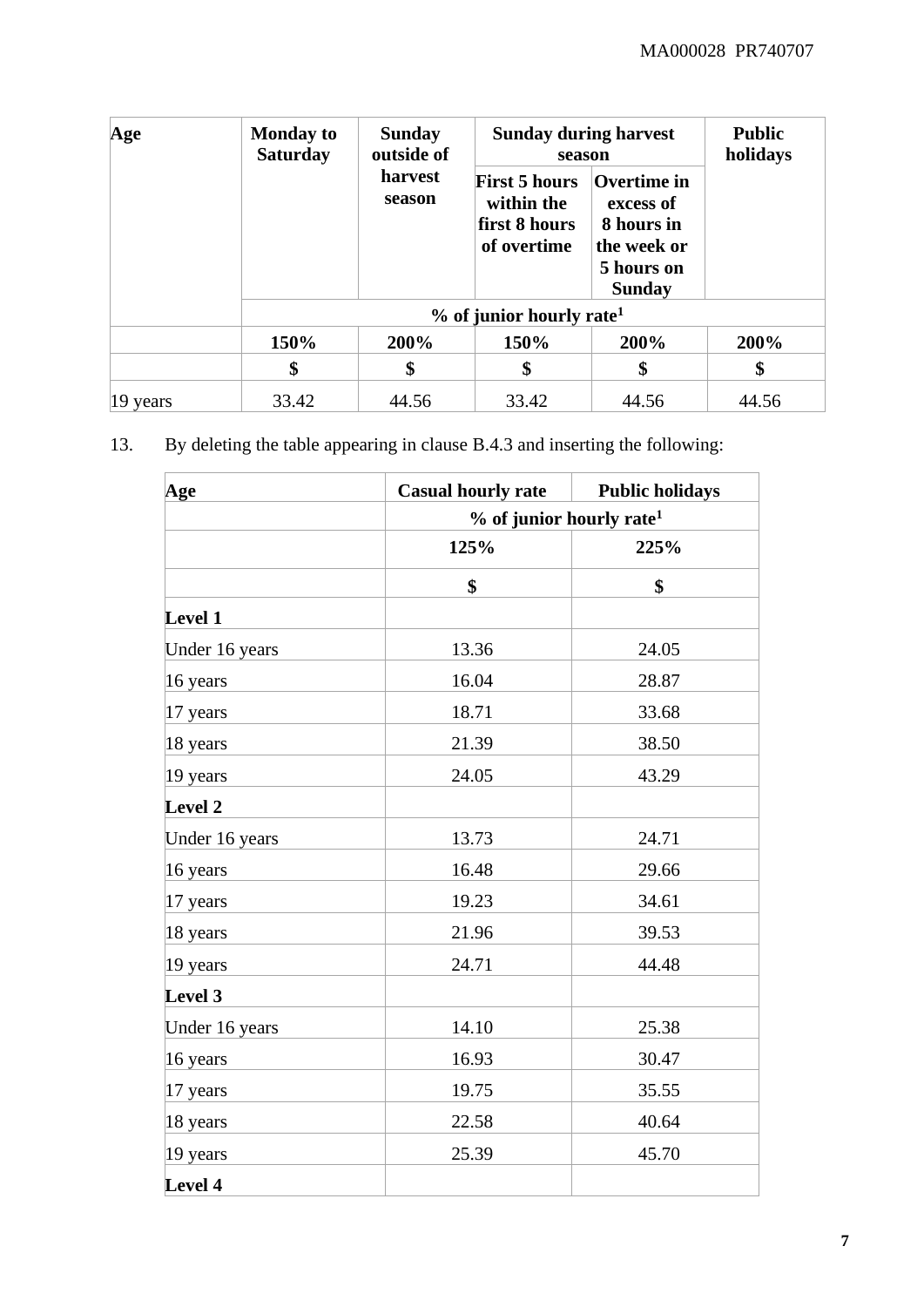| Age            | <b>Casual hourly rate</b>            | <b>Public holidays</b> |  |
|----------------|--------------------------------------|------------------------|--|
|                | % of junior hourly rate <sup>1</sup> |                        |  |
|                | 125%                                 | 225%                   |  |
|                | \$                                   | \$                     |  |
| Under 16 years | 14.61                                | 26.30                  |  |
| 16 years       | 17.54                                | 31.57                  |  |
| 17 years       | 20.46                                | 36.83                  |  |
| 18 years       | 23.39                                | 42.10                  |  |
| 19 years       | 26.30                                | 47.34                  |  |
| Level 5        |                                      |                        |  |
| Under 16 years | 15.48                                | 27.86                  |  |
| 16 years       | 18.58                                | 33.44                  |  |
| 17 years       | 21.66                                | 38.99                  |  |
| 18 years       | 24.76                                | 44.57                  |  |
| 19 years       | 27.85                                | 50.13                  |  |

## 14. By deleting the table appearing in clause B.4.4 and inserting the following:

|                      | In excess of 12 hours<br>per engagement or 12<br>hours in a single day | In excess of 304<br>ordinary hours in<br>an 8 week period | <b>Public holidays</b> |  |  |
|----------------------|------------------------------------------------------------------------|-----------------------------------------------------------|------------------------|--|--|
|                      | $%$ of junior hourly rate <sup>1</sup>                                 |                                                           |                        |  |  |
|                      | 175%<br>175%<br>225%                                                   |                                                           |                        |  |  |
|                      | \$                                                                     | \$                                                        | \$                     |  |  |
| Level 1              |                                                                        |                                                           |                        |  |  |
| Under 16 years       | 18.71                                                                  | 18.71                                                     | 24.05                  |  |  |
| 16 years             | 22.45                                                                  | 22.45                                                     | 28.87                  |  |  |
| $ 17 \text{ years} $ | 26.20                                                                  | 26.20                                                     | 33.68                  |  |  |
| $ 18 \text{ years} $ | 29.94                                                                  | 29.94                                                     | 38.50                  |  |  |
| $ 19 \rangle$ years  | 33.67                                                                  | 33.67                                                     | 43.29                  |  |  |
| Level 2              |                                                                        |                                                           |                        |  |  |
| Under 16 years       | 19.22                                                                  | 19.22                                                     | 24.71                  |  |  |
| 16 years             | 23.07                                                                  | 23.07                                                     | 29.66                  |  |  |
| $ 17 \text{ years} $ | 26.92                                                                  | 26.92                                                     | 34.61                  |  |  |
| 18 years             | 30.75                                                                  | 30.75                                                     | 39.53                  |  |  |
| 19 years             | 34.60                                                                  | 34.60                                                     | 44.48                  |  |  |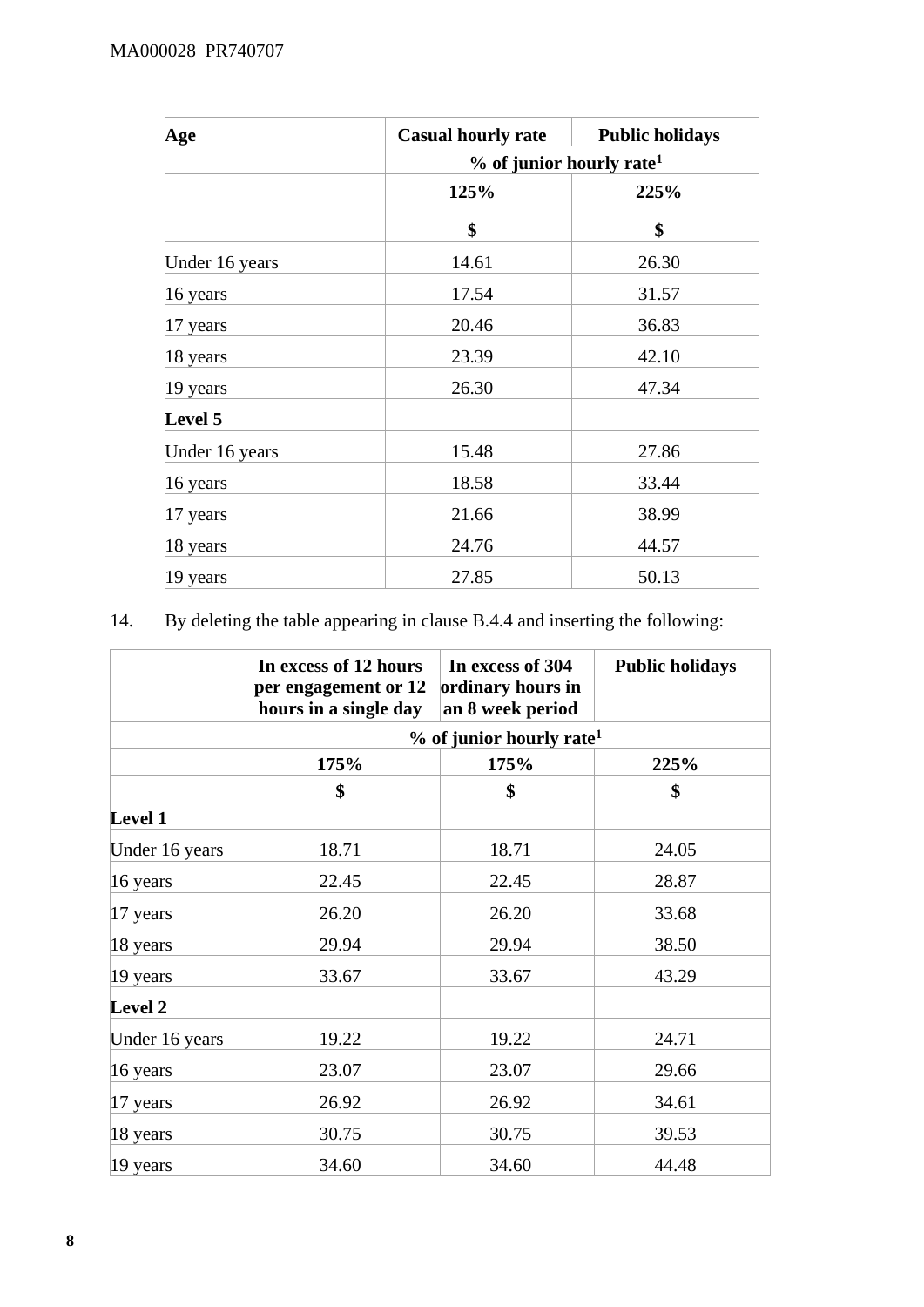|                      | In excess of 12 hours<br>per engagement or 12<br>hours in a single day | In excess of 304<br>ordinary hours in<br>an 8 week period | <b>Public holidays</b> |
|----------------------|------------------------------------------------------------------------|-----------------------------------------------------------|------------------------|
| Level 3              |                                                                        |                                                           |                        |
| Under 16 years       | 19.74                                                                  | 19.74                                                     | 25.38                  |
| $16$ years           | 23.70                                                                  | 23.70                                                     | 30.47                  |
| 17 years             | 27.65                                                                  | 27.65                                                     | 35.55                  |
| 18 years             | 31.61                                                                  | 31.61                                                     | 40.64                  |
| 19 years             | 35.54                                                                  | 35.54                                                     | 45.70                  |
| Level 4              |                                                                        |                                                           |                        |
| Under 16 years       | 20.46                                                                  | 20.46                                                     | 26.30                  |
| 16 years             | 24.55                                                                  | 24.55                                                     | 31.57                  |
| 17 years             | 28.65                                                                  | 28.65                                                     | 36.83                  |
| 18 years             | 32.74                                                                  | 32.74                                                     | 42.10                  |
| 19 years             | 36.82                                                                  | 36.82                                                     | 47.34                  |
| Level 5              |                                                                        |                                                           |                        |
| Under 16 years       | 21.67                                                                  | 21.67                                                     | 27.86                  |
| $16$ years           | 26.01                                                                  | 26.01                                                     | 33.44                  |
| $ 17 \text{ years} $ | 30.33                                                                  | 30.33                                                     | 38.99                  |
| 18 years             | 34.67                                                                  | 34.67                                                     | 44.57                  |
| 19 years             | 38.99                                                                  | 38.99                                                     | 50.13                  |

15. By deleting the amount "\$20.92" appearing in clause C.1.1 and inserting "\$21.97".

16. By deleting the table appearing in clause C.1.1 and inserting the following:

| <b>Allowance</b>                                               | <b>Clause</b> | $%$ of<br>standard<br>rate | \$    | Payable  |
|----------------------------------------------------------------|---------------|----------------------------|-------|----------|
| Leading hand allowance—2 to<br>6 employees <sup>1</sup>        | 18.2(b)       | 115.0                      | 25.27 | per week |
| Leading hand allowance—7 to<br>10 employees <sup>1</sup>       | 18.2(b)       | 134.0                      | 29.44 | per week |
| Leading hand allowance—11<br>to 20 employees <sup>1</sup>      | 18.2(b)       | 191.0                      | 41.96 | per week |
| Leading hand allowance—<br>more than 20 employees <sup>1</sup> | 18.2(b)       | 240.0                      | 52.73 | per week |